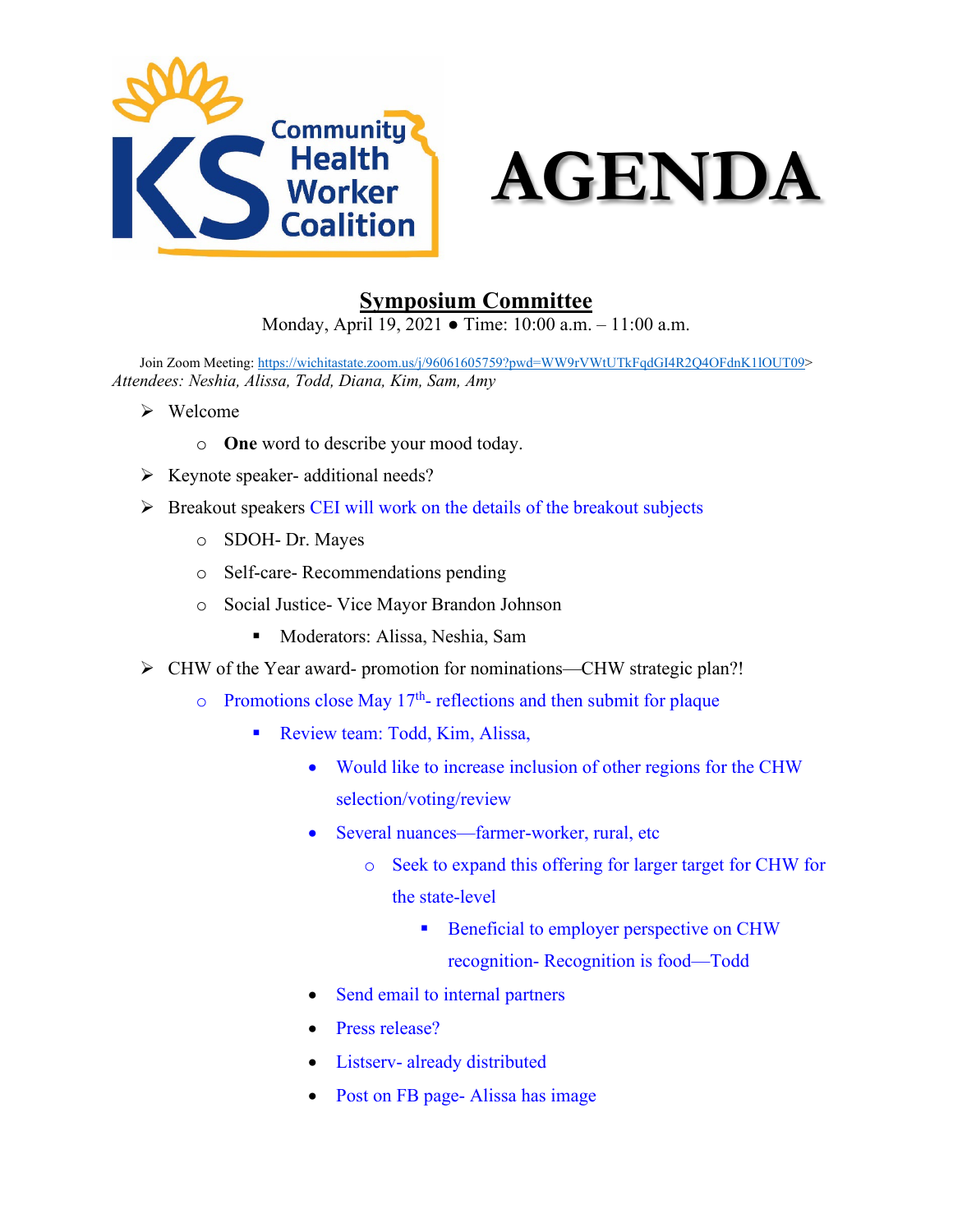



- $\geq 1$ -hour session dates and topics
	- o Alissa shared and recommended Ed Ehlinger, MD and his work with ASTHO. Focus on doulas and tie in to CHW. Would like to add him as a 1 hour session speaker.
		- **Possible keynote for 2022!**
		- Create poll for the CHWs to chime in on what they want to see in the final breakout session for the 1-hour sessions—do this during the Symposium 2021
			- Aggregate the top 5 that we know CHWs are interest in and have them pick from that list
	- o Tuesday, September 7 at 1pm-3pm (coalition mtg included)—week of Health Equity conference—can we partner on this? (Todd). Alissa will review additional dates in consideration. Keeping in mind this is an hour session.
		- *Ed Ehlinger, MD*
	- o Tuesday, October 5 at 1pm-2pm
		- *Brainstorm ideas*
	- o Tuesday, November 2 at 1pm-2pm
		- **Trans-Health—Sam interviewed NP** 
			- Dr (Kate Stewart (sp)) in AR Todd has connections with that could help.
	- o Tuesday, December 7 at 1pm-3pm (coalition mtg included)
		- *Session selected from the CHW poll held in June during Symposium*
- **Ideas:**